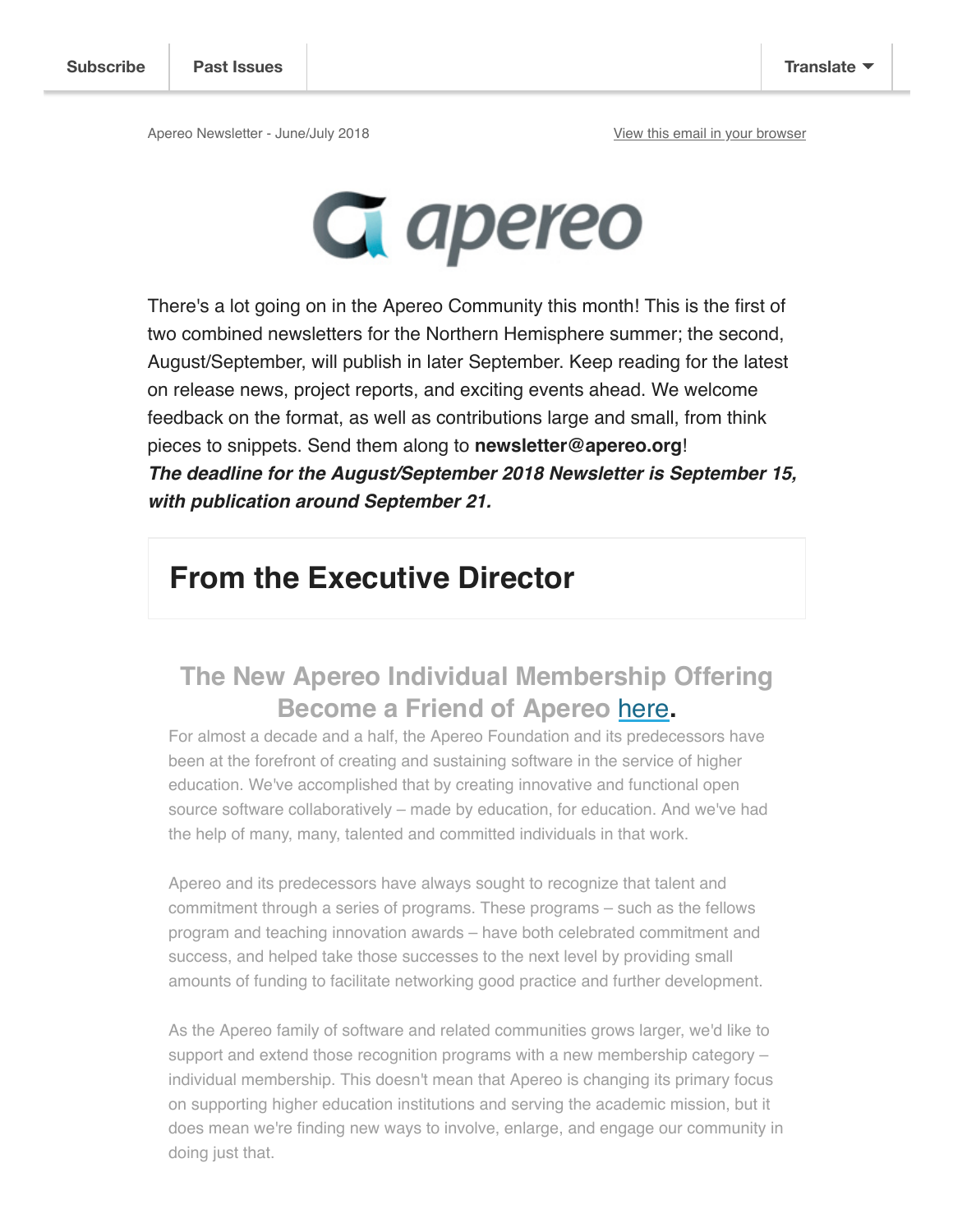programs, individual members can help make a difference. In return, we'll help you stay in touch by providing discounted access to Open Apereo, our main annual conference (\$50 discount) , and give you a say in how Apereo is run by voting for a reserved individual member board seat.

Apereo's work has touched countless learners and faculty worldwide, helping to both extend access to learning opportunities, and to enrich them. Help us sustain and extend that by becoming an individual member of the Apereo Foundation today. if you have a friend or colleague who might not have seen this message, please pass it on.

## **Board Elections**

At the annual meeting held during Open Apereo last month in Montreal, the Apereo Board of Directors saw three members depart at the end of their terms and the election of three new members for three-year terms. The Board extends thanks to departing members Tim Carroll, Theresa Rowe, and John Lewis for their years of service to the Apereo Community.

Congratulations and a warm welcome to the new Board members pictured below, left to right: Anne Marie Scott, University of Edinburgh; Francois Campbell, OpenCollab; and Boeta Pretorius, North-West University (South Africa).



See the complete bios of these and all board members here.

### **In Memoriam: David Kahle**

David Kahle, CIO of Tufts University and a member of the founding Board of the Apereo Foundation, passed away on Friday, May 11, 2018. He was 51.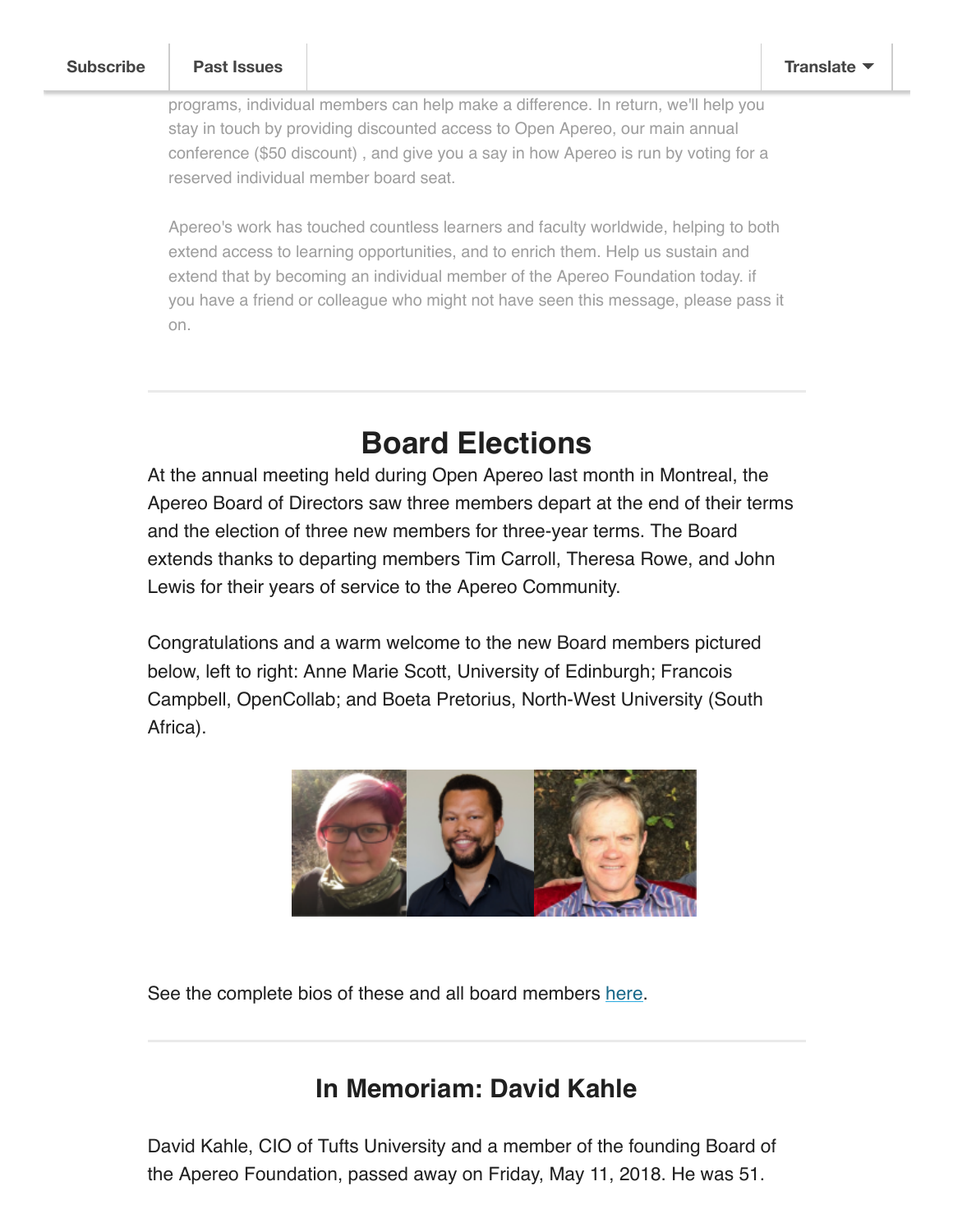learning, teaching and research. David had a particular focus and interest on the user experience, which suffused his contributions to the higher education community at large, and to Apereo. Donations in David's name can be made to Friends of Manchester Trees (getrootedmanchester.org), Manchester Essex Conservation Trust (mect.org) or a land conservation effort of your choice.

person who was deeply committed to explore the role of technology in the role of technology in the role of tech<br>Prole of technology in the role of technology in the role of technology in the role of technology in the role

# **Upcoming Events**

#### **Second Annual Learning & Student Analytics Conference (LSAC) To Be Held in Amsterdam October 22-23rd**

#### **Hackathon: October 24-25th**

For those interested in Learning Analytics, please consider attending the LSAC 2018 (October 22-23rd) and/or follow-on hackathon (October 24-25th) in Amsterdam.

The abstract submission date has been extended to the end of July. The conference includes many panel discussions, numerous presentations and a two-day post-conference hackathon at a location at the heart of Amsterdam. This year's keynote speakers are Dr. McKay and Ian Dolphin from the Apereo Foundation

We the organisers encourage your input and welcome presentations on a broad range of data-driven, evidence-based topics. If you have a research, illuminating case studies, policy positions, best or worst practices then upload them. If you wish for feedback on your research, share and hack code, data, services, designs, ML practices, policy position or a paperthon then consider submitting your themes to the hackathon.

Please note as part of the hackathon we are collecting data via an LA risk mitigation survey. Please share your experiences.

Looking forward to seeing you at the end of October, on behalf of the conference organisers.

Alan Mark Berg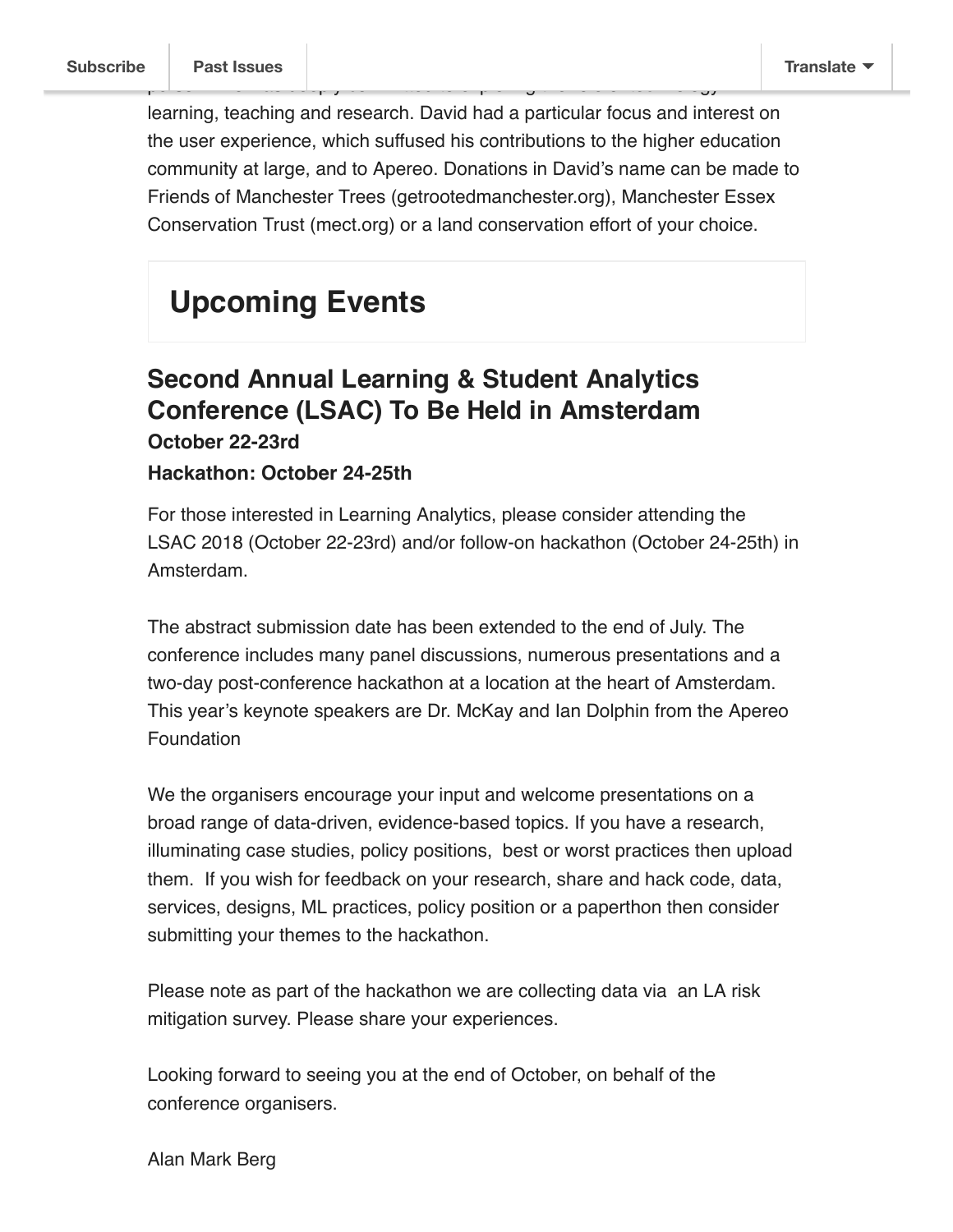# **Project News**

# **OPENCAST Free Opencast Developer Workshop: November 13-15, Osnabrück, Germany**

For everybody who is interested in contributing to Opencast, or adopting it to the local needs, ELAN e.V. is offering a developer workshop. The admission is free!

The workshop's target attendees are software developers with some knowledge of Java, XML, HTML, and Javascript. Knowledge of shell-scripts and Python is welcome but not required.

Find out more about the workshop at: https://opencast.org/2018-07-11-opencast-developer-workshop.html



# **Sakai 12.2 Released**

I'm pleased to announce on behalf of the worldwide community that Sakai 12.2 is released and available for downloading!

Sakai 12.2 has 105 improvements in place including

- 21 fixes in Assignments
- 18 fixes in Tests & Quizzes (Samigo)
- 8 fixes in Gradebook
- 6 fixes in Forums
- 6 fixes in Portal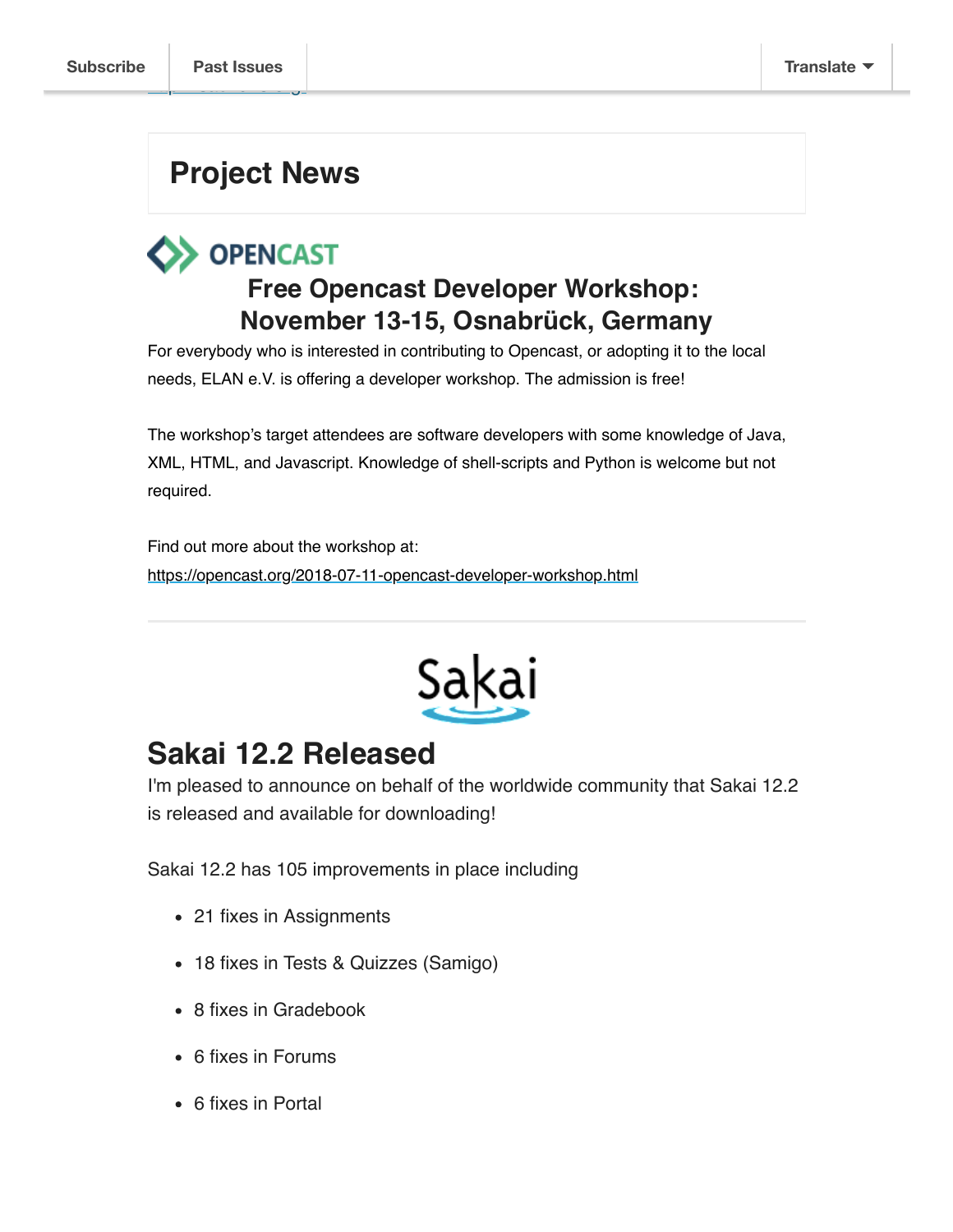

#### **uPortal Collaboration Recap from Open Apereo**

**Thirteen people attended at least part of the uPortal Collaboration Days at Open Apereo 2018 to discuss what they would like to see in the uPortal project over the next year and how they are planning on contributing.**

**Continuing the theme of 2018 being the year of the front end, much of the discussion focused on a number of front ends that are in the discovery or development phase. You can see screenshots of some of this work in the University of Edinburgh and Unicon presentationon user-centeredfrontends, UW-Madison's presentation on adopting uPortal Home, or in the Stateof the uPortal Project presentation. We also talked a lot about implementing frontends using web components. You can find out more about that in Unicon's presentation on integrating Equella and uPortal or in Bryan 's presentations on his web components and polymer, web component-based authoring tool, and NGDLE via web components.**

**We also talked about the backend. This included the University of Edinburgh's notification project (we hope to see their code soon!), release engineering, and moving to a newer version of Java.**

#### Read More **from Jim Helwig**

#### **uPortal Release**

uPortal 5.1.2 has been released on Maven Central and GitHub. This release includes 35 improvements and fixes, including:

- improvements to SmartLDAP
- improvements to thread pool for rendering
- fixes to bean loading during gradle init tasks
- fixes to the post-content layout region

For a full list of changes see: https://github.com/Jasig/uPortal/releases/tag/v5.1.2

### **uPortal Annual Report for 2018**

**This past year's annual report for uPortal is** now available**. The uPortal project had a strong year from May 2017 through April 2018.**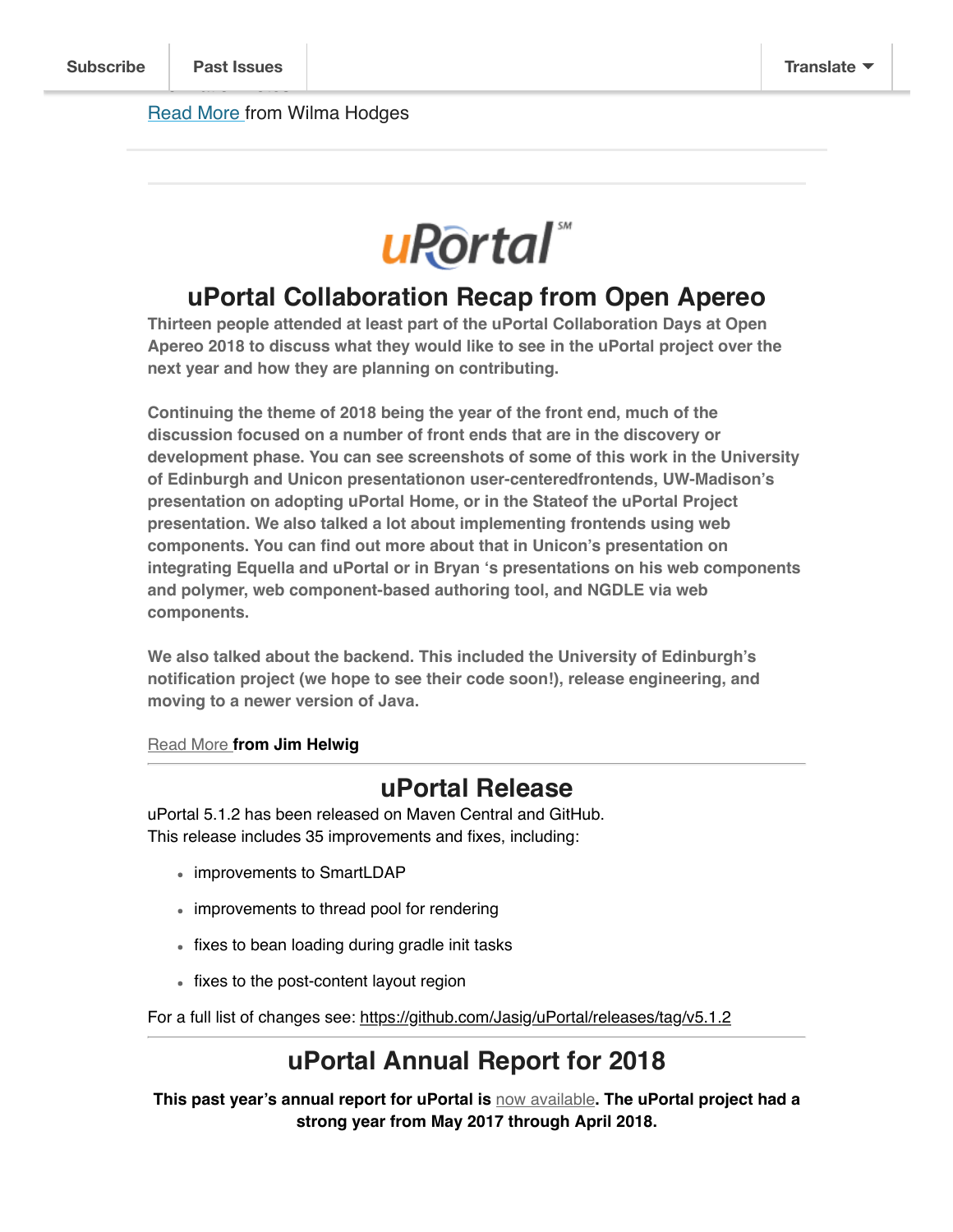**graduating from Apereo Incubation.**

- **Life: Almost 100 versioned releases of uPortal ecosystem software products.**
- **Participation: 7 new core contributors, 1 new core committer, 16 presentations, 1,350+ list posts, 5 calls/webinars, and 2 meetups.**
- **Financial responsibility: 3 sustaining subscribers and \$26,000 recurring revenue with a \$51,000 fund balance.**

**In the year to come, we hope to see continued growth, life, and participation in the community. We encourage community members to engage on the lists, enhance documentation, contribute a fix, or add a feature, propose a new sub-project, become an Apereo member, and become a uPortal Supporting Subscriber.**

**Detailed information on releases, project intake, participation, finances, challenges, opportunities, and calls to action can be found in the** published report.

**uPortal Steering Committee**



### **UniTime Release 4.3**

In this version, all course timetabling solver pages have been rewritten to GWT, making the whole course timetabling component of UniTime fully localizable. There have been a number of new features added. These include the ability to export timetable grids into Excel, improved filtering of available suggestions, and the ability for a week to start on any day.

UniTime's scripting and reporting capabilities have been greatly improved in UniTime 4.3 too. The scripts and reports recognize more parameter types. There is a new Script API, and the scripts can be scheduled to run periodically within UniTime.

A lot of work has been done to support the collection of student course requests and batch scheduling of students. An interface has been developed to allow custom validations and student course eligibility checking to be plugged into the Student Course Request page. There are more capabilities for academic advisors (and other administrative users) to monitor student progress as well as course availabilities. There have also been a number of improvements made to the batch student scheduling solver.

#### Read more

# **Wanted: Your Institution's Story**